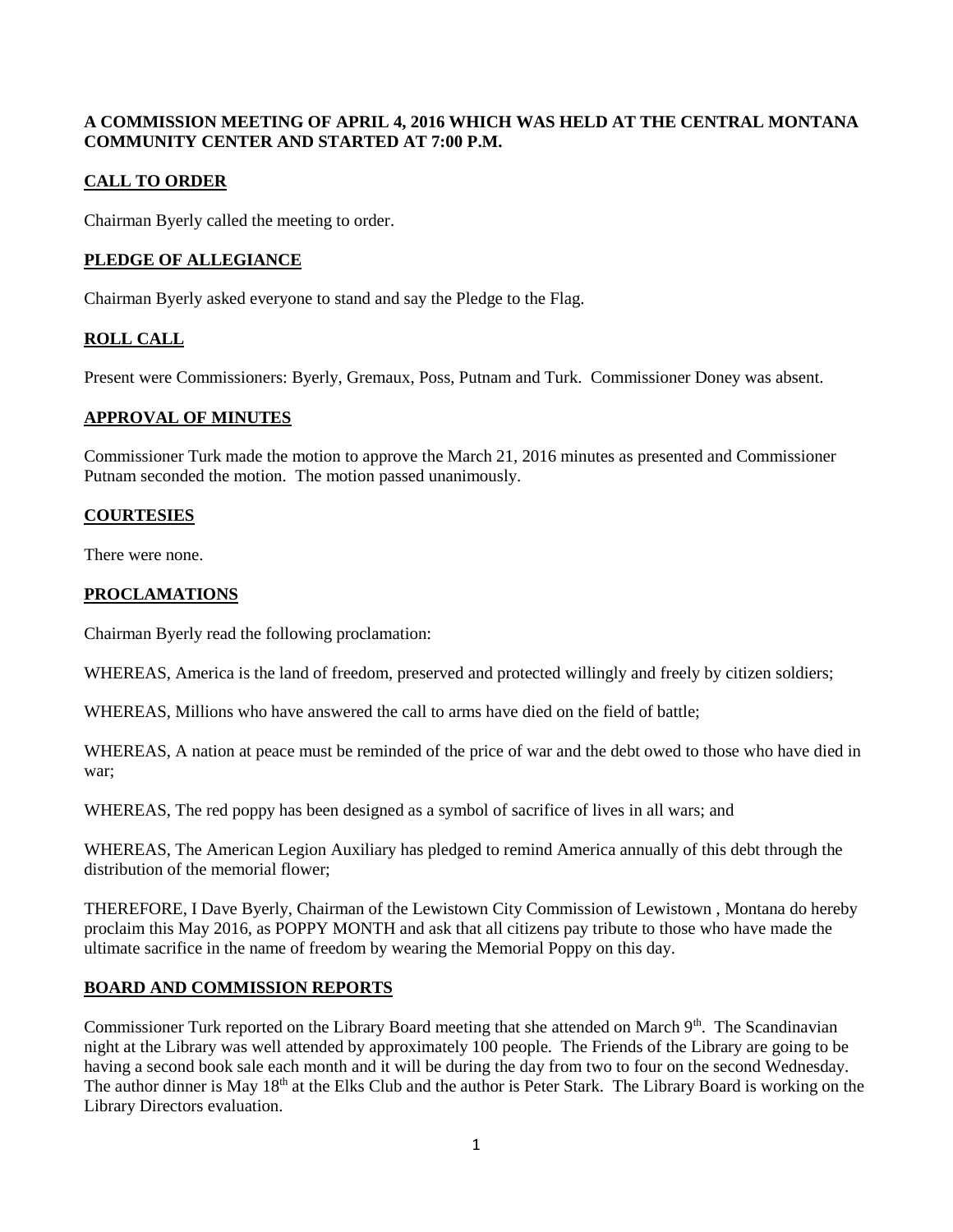Commissioner Turk reported that she attended a Brownsfield meeting and will be attending another one tomorrow night.

Commissioner Byerly reported that he will not be at the next Commission meeting.

Commissioner Putnam reported that she attended the Central Montana Foundation Board meeting and they are starting the process for all the of scholarship applications.

# **CITY MANAGER REPORT**

City Manager Kevin Myhre reported on the following issues:

The eleventh month warranty inspection for the Fairgrounds water and sewer project will be held on April 4<sup>th</sup>. Representatives from the Public Works Department, Fairgrounds office and the engineering firm will be in attendance.

The Lewistown American Legion and Legion Auxiliary held a ceremony on March 30<sup>th</sup> at Symmes Park to recognize the Vietnam Veterans from Central Montana. The American Legion also talked about the upcoming changes they are planning to make in the park area in regard to a new sidewalk and informational signs for the memorial, the missile, and the artillery piece located in the park. They plan to work on the project in June.

The City Office has released a public information notice requesting interested citizens of Lewistown to submit applications for the five board positions for the newly created Lewistown Improvement District. The board will be tasked with the urban renewal duties associated with the Tax Increment Financing District.

The City Manager recently spoke with Airport Manager Jerry Moline about adding a link to the City's website for the airport. Our hope is that more people will visit the site to see what business and hangar development opportunities exist at the Airport Complex.

Reminder that the Annual Elected Officials training will be held in Billings On May 4, 5, and 6<sup>th</sup>.

The City Water Department will be chlorinating the water system in the area of Wendell Ave due to bad sample at on sampling location in that area. No other samples were over the allowable limits.

A representative of the Stockyards Bar and Restaurant property owner recently notified the City that they were ready to resume work on the project and are coordinating with the entities they will be working with. The building is currently out of the City boundary but they have requested to connect to City water and sewer so adherence to the City's water and sewer regulations will be required including a waiver of annexation.

The hearing for the oral arguments for the summary judgement motion has been set for Wednesday, April 20, 2016 at 3:30 p.m.

Mr. Kevin Myhre read the following letter:

On July 1, 2002, the Lewistown City Commission gave me the opportunity to serve as the Interim City Manager for the City of Lewistown. Almost fourteen years later, I now have served in the position of the City's Chief Executive Officer much longer than any other person in Lewistown's history.

After spending twenty-five years and most of my life serving the City and its residents, I have decided it is time to look for a new challenge. Our current employment contract expires on June 30, 2016, and at that point I plan to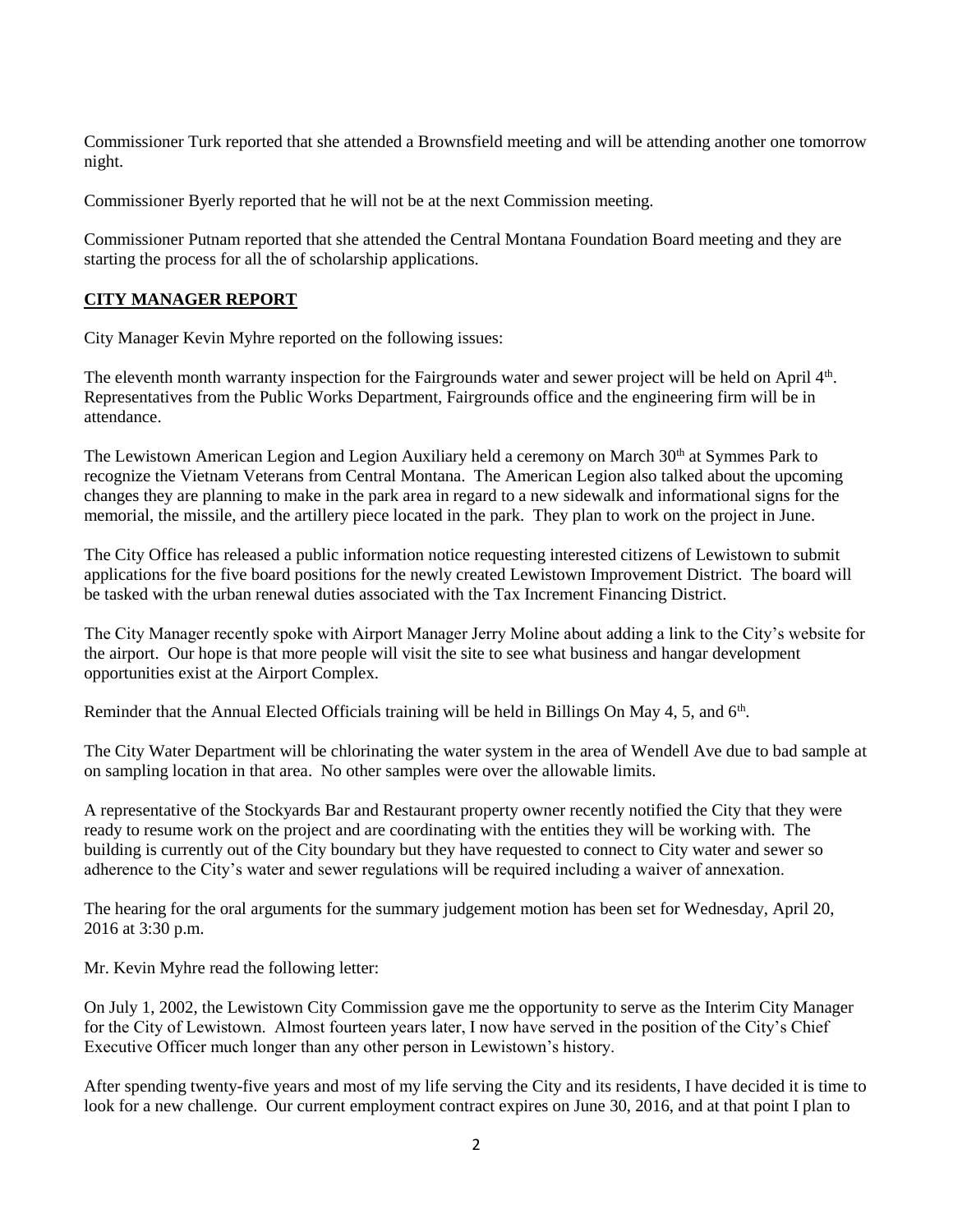retire from the City and pursue a new career. We hope to stay in the Lewistown area where we have many friends and where we have made our home. I have enjoyed working with the citizens of the community, the leaders in the community and many leaders from all over the state.

I have been lucky to have had great working relationships with many City Commissioners, and we have worked on hundreds of projects. While most of the names and faces of the City's Commissioners and employees have changed over that period, the dedication of each has been strong and consistent. We have worked together to employ and promote great employees and have built a very strong leadership team to move the City forward. We have implemented fiscally responsible procedures and have moved the city to a positon of financial stability and strength.

In closing, I would like to thank the citizens of Lewistown and all of the community advocates who work to better our community. I especially want to thank the Lewistown City Commissioners and City employees who work every day to ensure the health, safety and welfare of the community. There will always be hard decisions to be made in community affairs and those who step forward to help make them set the course for the future. As the City moves into this transitional time, I will continue to assist the City staff with the many projects we are working on and I am willing to help the Commission to ensure that Lewistown's next City Manager has the tools for success.

Commissioner Byerly stated that he was contacted by Commissioner Doney and she asked that three things be stated at the meeting on her behalf. One is that Commissioner Doney hates to lose you. Commissioner Byerly stated that he concurs with number two that Commissioner Doney would have voted over and over again to renew your contract. The third one is that Mr. Myhre's departure leaves a hole in Lewistown. Commissioner Byerly further commented that he is sad to hear this but thinks the citizens of Lewistown owe Mr. Myhre a tremendous debt of gratitude. Commissioner Byerly stated that he had a lot of respect for Mr. Myhre before he became a City Commissioner and he has said it before and will say it again tonight that his respect has grown immensely for as he has seen the work that Mr. Myhre does. Commissioner Byerly stated that he does not think people have a clue of the efforts you make on behalf of the City of Lewistown. Commissioner Byerly commented that in countless ways our financial strength, our staffing, the planning for the future that we as commissioners are privileged to be a part of and you have left the City in far better shape than you found it. Commissioner Byerly stated that whoever hires you next and he hopes it is here in Lewistown are getting a great employee and great person. Commissioner Byerly stated that he would propose at the Committee of the Whole on May 2<sup>nd</sup> that this be discussed and how to move forward.

Commissioner Gremaux commented that he would second Commissioner Byerly's comments about Mr. Myhre and also agree that he had great respect when he became a Commissioner and it has nothing but grown since. Commissioner Gremaux stated that he agrees we do need a little time to think and agrees with discussing the issue on May 2<sup>nd</sup>.

Commissioner Putnam stated that she did not know Mr. Myhre until she became a Commissioner and someone told her she would really like him. Commissioner Putnam stated that he is fabulous and that she comes from back east and has known city managers in bigger towns that don't know a tenth of what he knows and the fact the Mr. Myhre can talk to people that are hostile and personally hostile and not get personally hostile is a gift. Commissioner Putnam further stated that through the major ordeals we have had over the past several months Mr. Myhre has shown his manhood, compassion and adulthood and we have been very fortunate for that.

Commissioner Poss commented that he remembers in 2002 and the City had a revolving door for City Managers for a few years. Commission Poss stated that he will never forget the day he and Mr. Myhre were changing the locks on the door after the dismissal and he looked at Mr. Myhre and told him just to do this job because it seems like the right thing to do. Commissioner Poss then commented that he will never forget the first time he met Mr. Myhre because he wrote him a ticket. Commissioner Poss commented that we are truly going to miss Mr. Myhre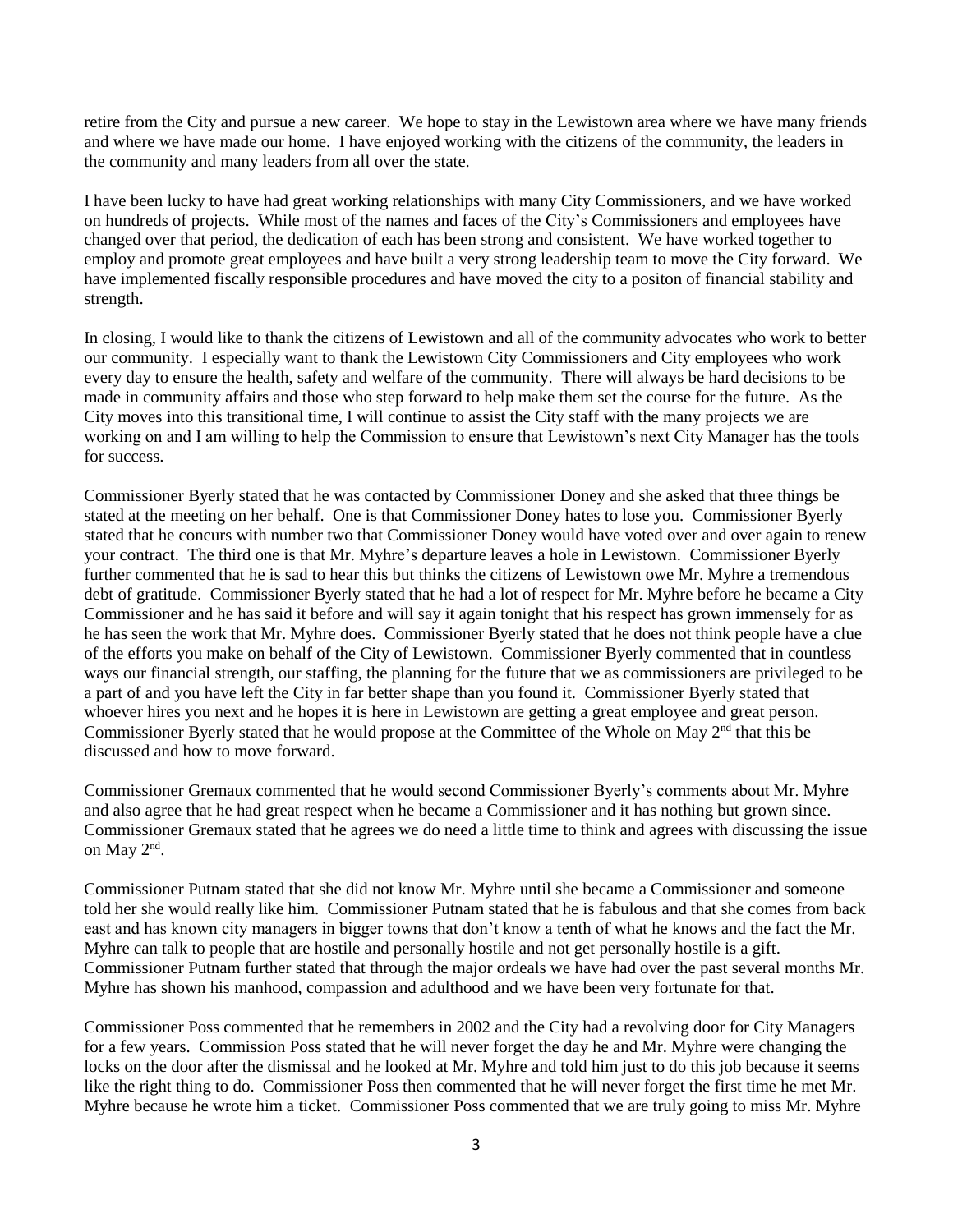and he has done an outstanding job and he has stepped up to the plate when the City asked him and did it over and over again. Commissioner Poss stated he knows how hard the job is and people do not have boundaries and attach you any place you are at.

Mr. Myhre commented that he has had a lot of support from the Commission over the years, my family and the public. Mr. Myhre stated he has worked with the public in a lot of different venues and the community is made up of a lot of people who care and it has made his job easier.

Mr. Myhre stated that he appreciates all of the nice comments and it has been a long time since the City has had to hire a City Manager and it will be new because it has been fourteen years. Mr. Myhre stated we will work through it and put a plan together and the Commission can move forward.

## **CONSENT AGENDA**

Commissioner Gremaux made the motion to approve the consent agenda and Commissioner Putnam seconded the motion. The motion passed unanimously. The consent agenda was the acknowledgement of the claims that have been paid from March 18, 2016 to March 31, 2016 for a total of \$36,181.70.

#### **REGULAR AGENDA – Resolutions, Ordinances & Other Action Items:**

1. Discussion and action on confirming Jennifer Thompson as a City Manager appointment to the Lewistown Board of Adjustment

Mr. Myhre explained that Lewistown Board of Adjustment is a 5 member board whose appointments are confirmed by the City Commission. The members serve for a term of 3 years. Ms. Jennifer Thompson as put her name in as interested on serving on this board and would replace Hal Conrad. Mr. Myhre commented that Mr. Hal Conrad has served on the board since 1994 and appreciate all of the time he has served on this board. Mr. Myhre stated the Ms. Thompson is a native of Lewistown and has extensive background in many areas. Mr. Myhre stated the he recommends Jennifer Thompson be appointed to the Board of Adjustments. Commissioner Putnam made the motion to approve confirming Jennifer Thompson as a City Manager appointment to the Lewistown Board of Adjustment and Commissioner Hewitt seconded the motion. Commissioner Byerly asked for comments from the audience and Commission. There being none, the question was called for and the motion passed unanimously.

2. Discussion and action on approving Resolution No. 3905, a resolution to create the Lewistown Arts & Entertainment District and encouraging support from community based organizations

Mr. Myhre explained that this was discussed at the last Commission meeting and is being brought back before the Commission for approval. Ms. Carol Woolsey explained that the Arts and Entertainment District Commission has done a lot of research on dedicated art districts throughout the country and feel confident that they could answer almost all questions and work on the needs of the art community. Ms. Woolsey further explained that they would like to know the significance of the second half of the title and it seems that it would open the door for other organizations to try to govern the district. Ms. Woolsey stated that they would prefer that it read "a resolution to create the Lewistown arts & entertainment district". Mr. Myhre explained that the reason he thinks it was added was to encourage all of the community based organizations that want to get involved in the goals of the art district. Mr. Myhre further stated that it does not prevent one board from taking it on and calling themselves the art district. Further discussion followed. Commissioner Poss made the motion to approve Resolution No. 3905, a resolution to create the Lewistown Arts & Entertainment District and encouraging support from community based organizations and Commissioner Putnam seconded the motion. Mr. Myhre commented that if a problem arises at a later date where two groups want to take the lead then a change to the ordinance could